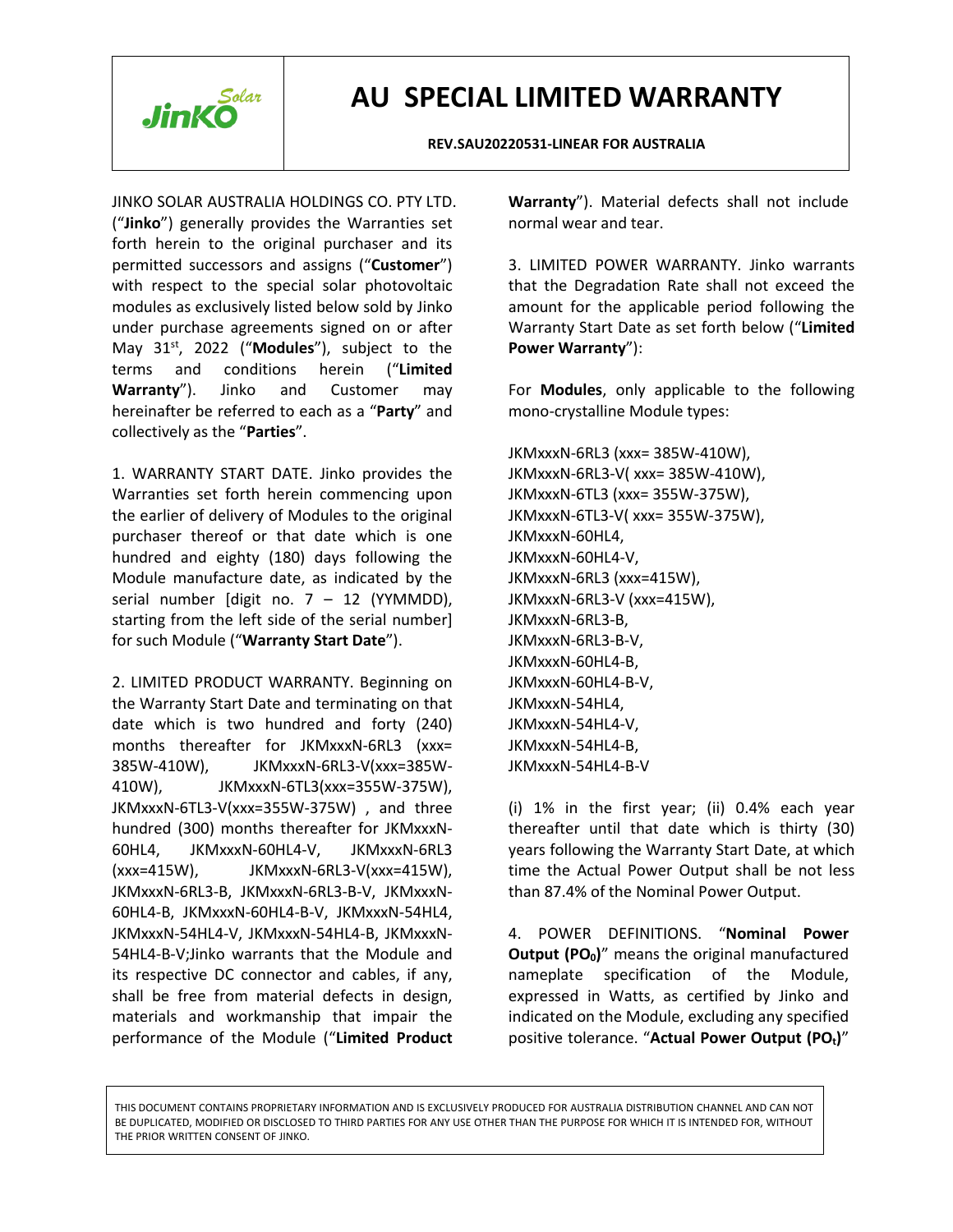

#### **REV.SAU20220531-LINEAR FOR AUSTRALIA**

means the power output of the Module, expressed in Watts, at Watt peak that a Module generates (or, for BIFACIAL SERIES, that the front-side of a Module generates) at a given point in time in a year after the Warranty Start Date (**t**) in its 'Maximum Power Point' under Standard Test Conditions, corrected for any measurement error ("**STC**"). STC are as follows,<br>measured in accordance with IEC 61215: (a) light spectrum of AM 1.5; (b) an irradiation of 1000W per  $m^2$ ; and (c) a cell temperature of 25 by an Independ degrees centigrade at right angle irradiation. The "**Degradation Rate (DR)**" shall be any positive amount calculated in accordance with the following formula, expressed as a percent:

*DR = 1.00 – [(POt) / (PO0)]*

5. CLAIMS. Customer shall bear the burden of establishing a breach of the Warranties hereunder. If Customer believes there has been a breach of the Limited Product Warranty or Limited Power Warranty (collectively, "**Warranties**"), then Customer shall promptly, and not later than thirty (30) days after knowledge thereof, provide notice to Jinko setting forth the following information related to the claim: (a) party making claim; (b) detailed description; (c) evidence, including photographs and data; (d) relevant serial numbers; (e) Warranty Start Date; (f) Module type; (g) physical address; (h) any additional evidence reasonably requested by Jinko; and (i) upon request from Jinko, the actual Module(s) allegedly causing the breach. Notwithstanding anything to the contrary herein, Jinko shall be entitled, in Jinko's sole discretion upon written notice to Customer, to require that any breach of the Warranties alleged by Customer be reviewed by TÜV Rheinland, TÜV SUD or other neutral third party testing laboratory selected by

Jinko and approved by Customer, such approval not to be unreasonably withheld or delayed ("**Independent Testing Lab**"). The power measurement tolerance of any testing equipment utilized by any Independent Testing Lab in performing tests required by this Section 5 shall be disclosed in writing to both Parties prior to performance of any such tests and shall be reflected in any final test results provided by the Independent Testing Lab. The determination by an Independent Testing Lab as to whether a breach has occurred shall be final and conclusive with respect to the matters covered by such determination. Jinko shall be responsible for all costs incurred by it in connection with the shipment by Customer of a Module pursuant to Section 5(i) hereto and any Independent Testing Lab's services provided pursuant to this Section 5, including shipping, testing services, storage, insurance and any Module destruction incidental thereto; provided, however, Customer shall promptly upon receipt of notice indemnify Jinko for all such costs on a dollar-for-dollar basis in the event the Independent Testing Lab is unable to confirm a breach of the Warranties or, if no Independent Testing Lab was utilized, Customer is otherwise unable to establish a breach of the Warranties.

6. REMEDIES. In Jinko's sole discretion, Jinko shall repair, replace or provide additional modules compensating for the related power loss for any Module which causes a breach of Additional, repaired or replacement Modules shall be delivered to the same destination and on the same INCOTERMS 2020 delivery basis that the original Module causing breach of the Warranties was delivered under the purchase agreement to which this Limited Warranty applies. Replaced Modules received by Jinko pursuant to Section 5 shall be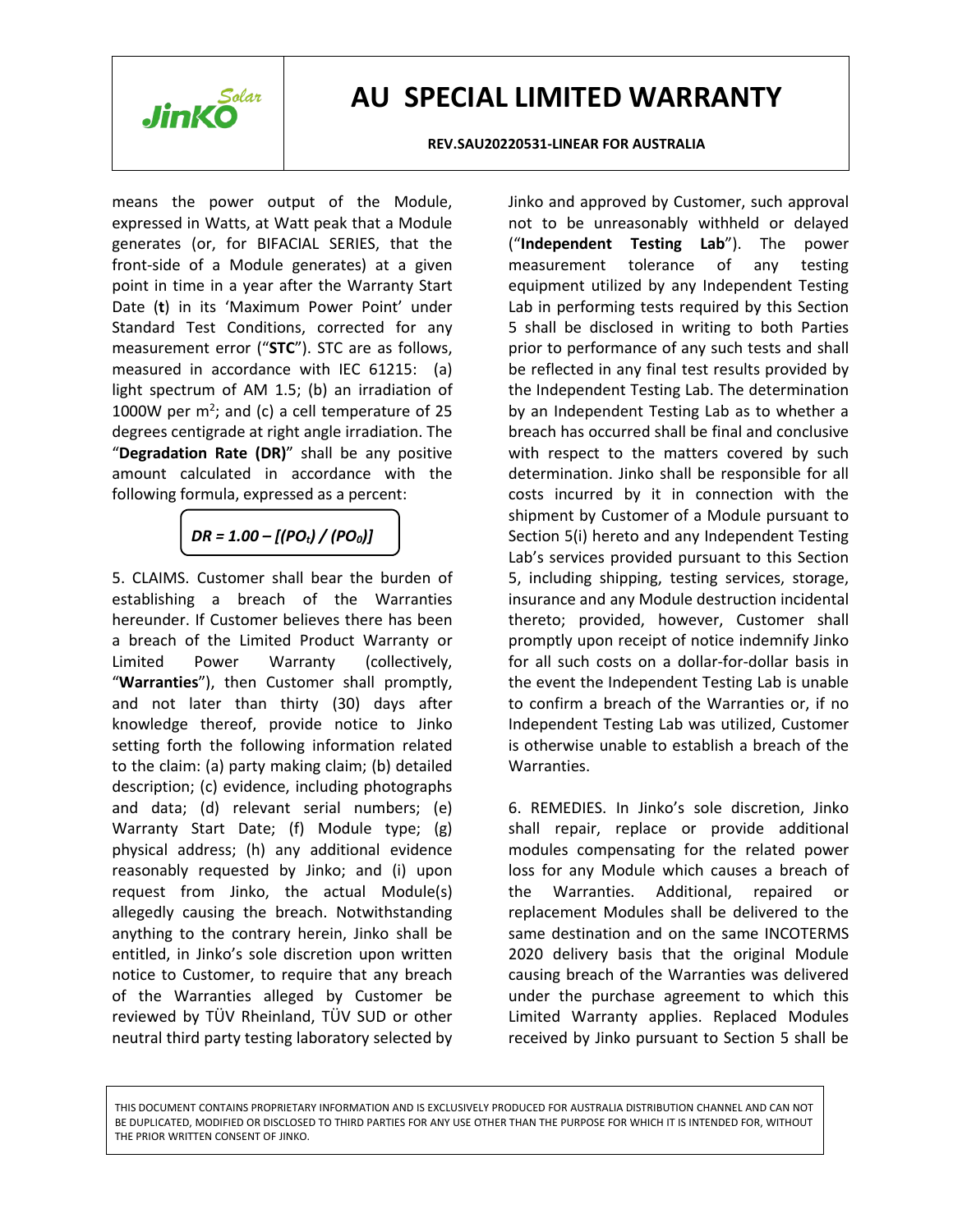

#### **REV.SAU20220531-LINEAR FOR AUSTRALIA**

the sole property of Jinko. Jinko shall be solely responsible for all shipping costs incurred performing its additional supply, repair or replacement obligations under this Section 6. Additional or replacement Modules shall be of the same type and physical form as the original Module, electrically compatible with the original Module, and have an electrical output of not less than the warranted power output of the original Module at the time of supply or replacement, based on the warranted anumber have-been-altered, removed or made degradation rates set forth at Section 3 hereto. Notwithstanding the foregoing, if Jinko no longer supplies Modules meeting the foregoing criteria, then additional or replacement Modules provided under this Section 6 shall be those Modules then supplied by Jinko most substantially meeting the foregoing criteria. Jinko's performance of any repair, replacement or additional supply pursuant to this Section 6 shall not extend the term of any Warranties.

7. EXCLUSIONS. This Limited Warranty is subject to the exclusions set forth in this Section 7. The Warranties shall not apply to any Module which has been: (a) altered, repaired or modified without the prior written consent of Jinko or otherwise inconsistent with Jinko's written instructions; (b) removed and re-installed at any location other than the physical location in which it was originally installed following purchase by Customer or receipt from Jinko as a replacement Module; (c) subject to misuse, abuse, neglect, or accident except as may be caused by Jinko in the course of storage, transportation, handling, installation, application, use or service; (d) subject to force majeure, electrical surges, lightning, flood, fire, vandalism, tampering, accidental breakage, or other events beyond Jinko's control, resulting in material damage to the Module; (e) installed on mobile

platforms (other than single- or dual-axis trackers) or in a marine environment; (f) subject to direct contact with corrosive agents or salt water; pest damage; or malfunctioning PV system components; or (g) used in a manner inconsistent with the version of Jinko Installation Manual available at [www.jinkosolar.com](http://www.jinkosolar.com) on the date the Module is manufactured. The Warranties shall not apply to any Module for which the labels thereon indicating type or serial illegible. The Warranty shall not apply to Modules for which full and final payment has not been received by Jinko.

8. NOTICE. Any notice required or permitted under this Limited Warranty shall be in writing and deemed to be properly given by the sender and received by the addressee. Mailed notices shall be addressed to the following address: +61 1300 326 182; +61 2 9893 1827, JINKO SOLAR AUSTRALIA HOLDINGS CO. PTY LTD. ATTN: Customer Care Department Level 2, 152 Marsden Street, Parramatta NSW 2150, as identified at [http://jinkosolar.com.au/after](http://jinkosolar.com.au/after-sales-and-technical-service/) sales-and-technical-service/.

. Notices by e-mail should be sent to [cs@jinkosolar.com](mailto:cs@jinkosolar.com). Contacts of Jinko Solar Co., ltd. as following: Address: Jinko Building, 99 Shouyang Road, Jingan District, Shanghai, China [aucs@jinkosolar.com,](mailto:aucs@jinkosolar.com) Postcode: 200072

Tel: +86-21-51808777, Fax: +86-21-51808600, can also be located at <https://www.jinkosolar.com/en/site/global>. Customer shall promptly provide contact information upon request. For the avoidance of doubt, e-mail alone shall not constitute valid notice pursuant to this Section 8.

### 9. LIMITS OF LIABILITY. **NOTWITHSTANDING ANYTHING TO THE CONTRARY IN THIS LIMITED**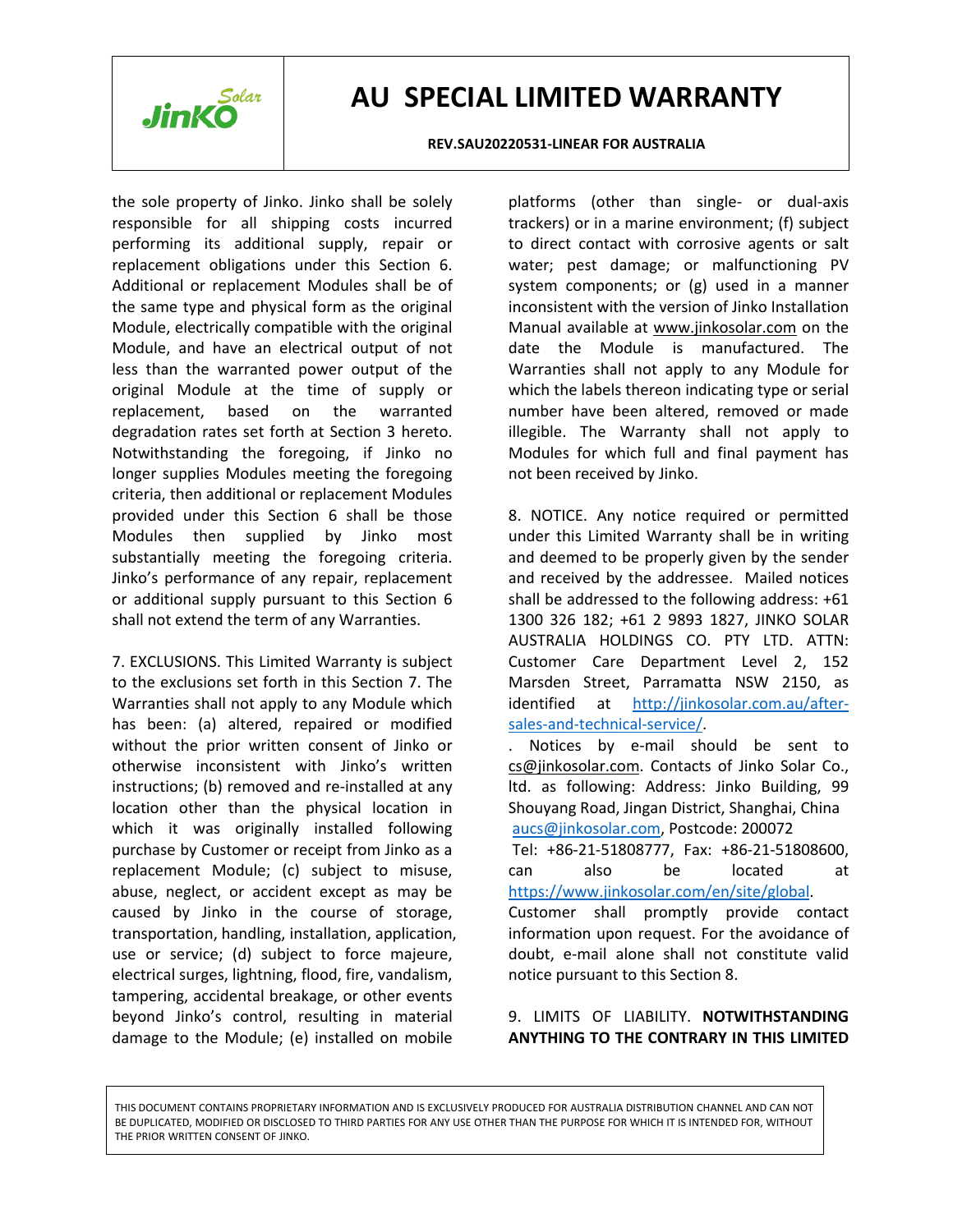

**REV.SAU20220531-LINEAR FOR AUSTRALIA**

**WARRANTY, EXCEPT AS EXPRESSLY PROVIDED HEREIN, JINKO MAKESNO WARRANTIES, GUARANTEES OR CONDITIONS, EXPRESS OR IMPLIED, ARISING FROM OR RELATING TO THE MODULES AND JINKO DISCLAIMS ANY** the Australian Consumer Law. You are entitled **WARRANTY OR GUARANTEE IMPLIED BY LAW, INCLUDING IMPLIED WARRANTIES OF** and compensation for any other reasonably **PERFORMANCE, MERCHANTABILITY OR FITNESS FOR A PARTICULAR PURPOSE AND IMPLIED WARRANTIES OF CUSTOM OR USAGE, ARISING FROM OR RELATING TO THE MODULES. THE REMEDIES FOR BREACH OF THIS WARRANTY ARE CUSTOMER'S SOLE AND EXCLUSIVE REMEDIES ARISING FROM OR RELATING TO ANY BREACH OF THE** the sole and exclusive benefit of Customer and **WARRANTIES. IN NO EVENT SHALL JINKO BE RESPONSIBLE PURSUANT TO THIS WARRANTY FOR ANY PERFORMANCE ANALYSIS, INSPECTION, DIAGNOSIS, REMOVAL, CUSTOMS, IMPORT DUTIES, EXPORT DUTIES, TAXES, REINSTALLATION COSTS, SPECIAL, INDIRECT, INCIDENTAL, PUNITIVE, EXEMPLARY OR** assignee of this Limited Warranty shall execute **CONSEQUENTIAL DAMAGES OF ANY NATURE WHATSOEVER, INCLUDING LOSSES OR** requested by Jinko to confirm the applicability of **DAMAGES CAUSED BY REASON OF LOSS OF USE, LOSS OF PROFITS OR REVENUE, INTEREST CHARGES (EXCEPT AS EXPRESSLY PROVIDED HEREIN), LOSS OF BONDING CAPACITY, COST OF CAPITAL OR CLAIMS OF CUSTOMER DAMAGES, WHETHER LIABILITY ARISES AS A RESULT OF BREACH OF CONTRACT, TORT LIABILITY (INCLUDING NEGLIGENCE), STRICT LIABILITY, BY OPERATION OF LAW OR IN ANY OTHER MANNER. EXCEPT AS SET OUT IN THIS LIMITED WARRANTY, JINKO SHALL HAVE NO RESPONSIBILITY OR LIABILITY WHATSOEVER FOR DAMAGE OR INJURY TO PERSONS OR PROPERTY, OR FOR OTHER LOSS OR INJURY RESULTING FROM ANY CAUSE WHATSOEVER ARISING OUT OF OR RELATED TO THIS LIMITED WARRANTY.** Notwithstanding the above, the

following statement applies to Customers, who matches the definition of "Consumers" under the **Australian Consumer Law**: "Our goods come with guaranties that cannot be excluded under to a replacement or refund for a major failure foreseeable loss or damage. You are also entitled to have the goods repaired or replaced if the goods fail to be of acceptable quality and the failure does not amount to a major failure."

10. ASSIGNMENT. Notwithstanding anything to the contrary herein, this Limited Warranty is for there are no third party beneficiaries hereof; provided, however, subject to written notice to Jinko and Jinko's receipt of full and final payment for the Modules, this entire Limited Warranty may be assigned in whole but not in part to any person or entity. Any permitted such agreements as may reasonably be any term hereof as a condition to assignment.

11. LAW AND FORUM. Any dispute related to or arising out of this Limited Warranty, including without limitation any question regarding its existence, validity, breach, or termination, shall be referred to and finally resolved pursuant to the governing law clauses and dispute resolution procedures under the purchase agreement between the original purchaser and Jinko. As a condition to any obligation of Jinko hereunder, Jinko may require any Customer seeking to enforce this Limited Warranty to execute such additional agreements as may reasonably be required to enforce the terms of this Section 11.